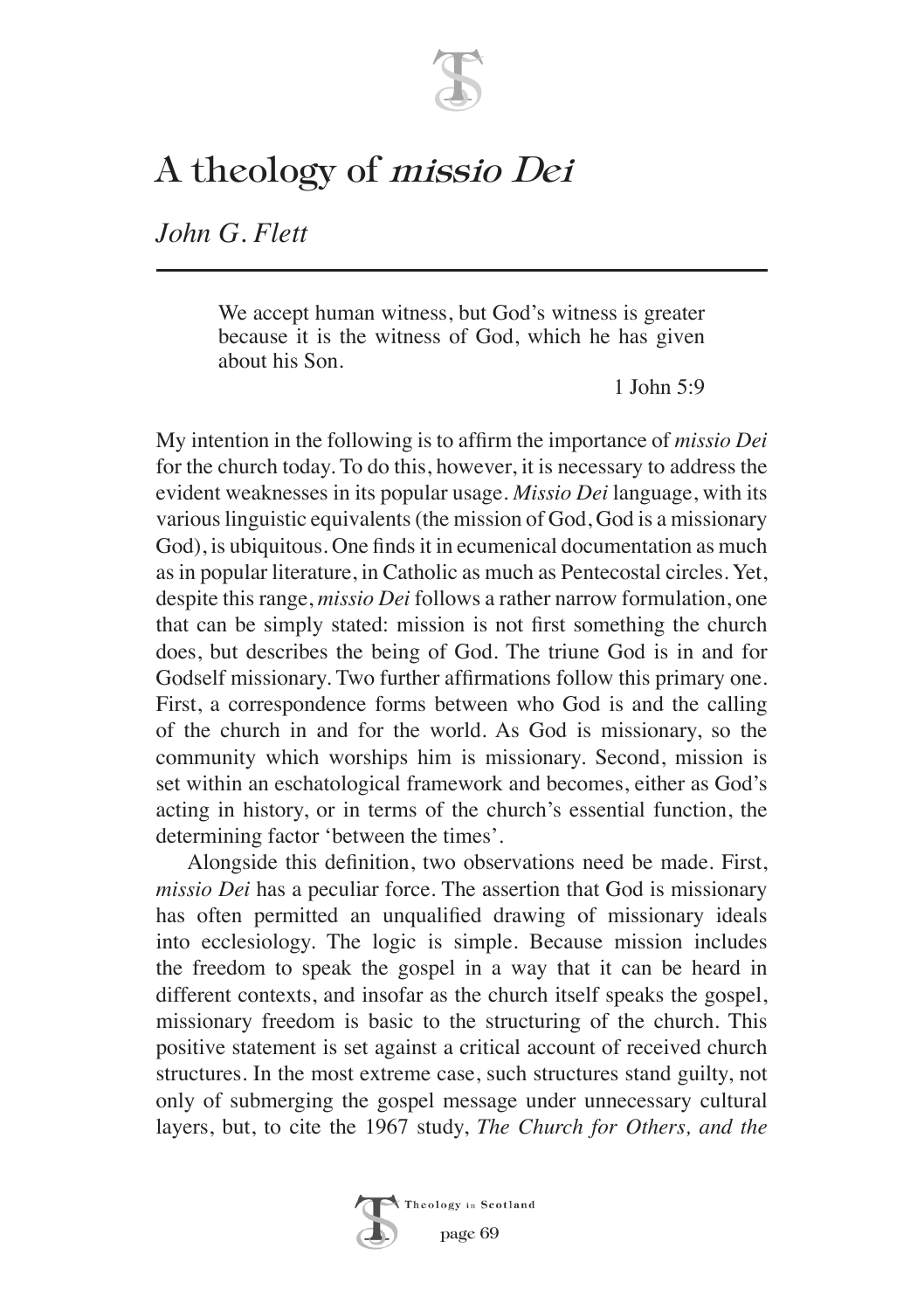*Church for the World*, of being '"heretical structures" i.e. structures that impede the *missio Dei*'.1 In that they prohibit the spread of the gospel, they need to undergo critical reformulation.

Second, belying both its wide usage and peculiar force, *missio Dei* lacks theological development. The above definition is, in terms of the received history, close to exhaustive. *Missio Dei* serves an apologetic function, creating critical space for mission. But without sufficient theological development, reference to *missio Dei* disrupts a necessary doctrinal order. Ecclesiology is properly derived from the doctrine of God, from christology and pneumatology. And because *missio Dei* is, above all, a statement of Trinitarian ontology, it seems to support this ordering. The problem with *missio Dei*, however, lies precisely in its Trinitarianism. *Missio Dei* equates 'sending' with the being of God. To say that God is missionary is to say that he sends, first, his Son and Spirit, and then his church, but then also creation itself. Detaching the 'sending' definitive of God's being from the particular missions of the Son and Spirit permits a whole range of sendings to be projected into God. In effect, *missio Dei* has proven easily susceptible to the political or social *zeitgeist*. Any resolution of the problems within *missio Dei* must begin with a more robust grounding in the doctrine of the Trinity. To this we now turn.

Acknowledging the weaknesses in the popular usage of *missio Dei* is not to deny the significance of the concept. It developed for a particular reason. During the twentieth century, the first attempts at giving mission a theological basis sought to frame mission in terms of the church – for good reason. Around the time of the expulsion of Western missionaries from China during the early 1950s (the so-called 'China shock'), mission went through a period of selfcritical evaluation. Part of this evaluation noted how mission was conceived as the path from the church to the church.2 While this may seem a rather simple observation, it uncovered a decisive logic. The church was the primary witness to the gospel. This witness was itself contingent on church members being built up in the Christian faith and such maturation depended on practices, institutions and liturgies – on an ecclesial culture. Mission, as a consequence of this ecclesial logic, became the process of replicating in other contexts those practices and structures and even morals deemed necessary to

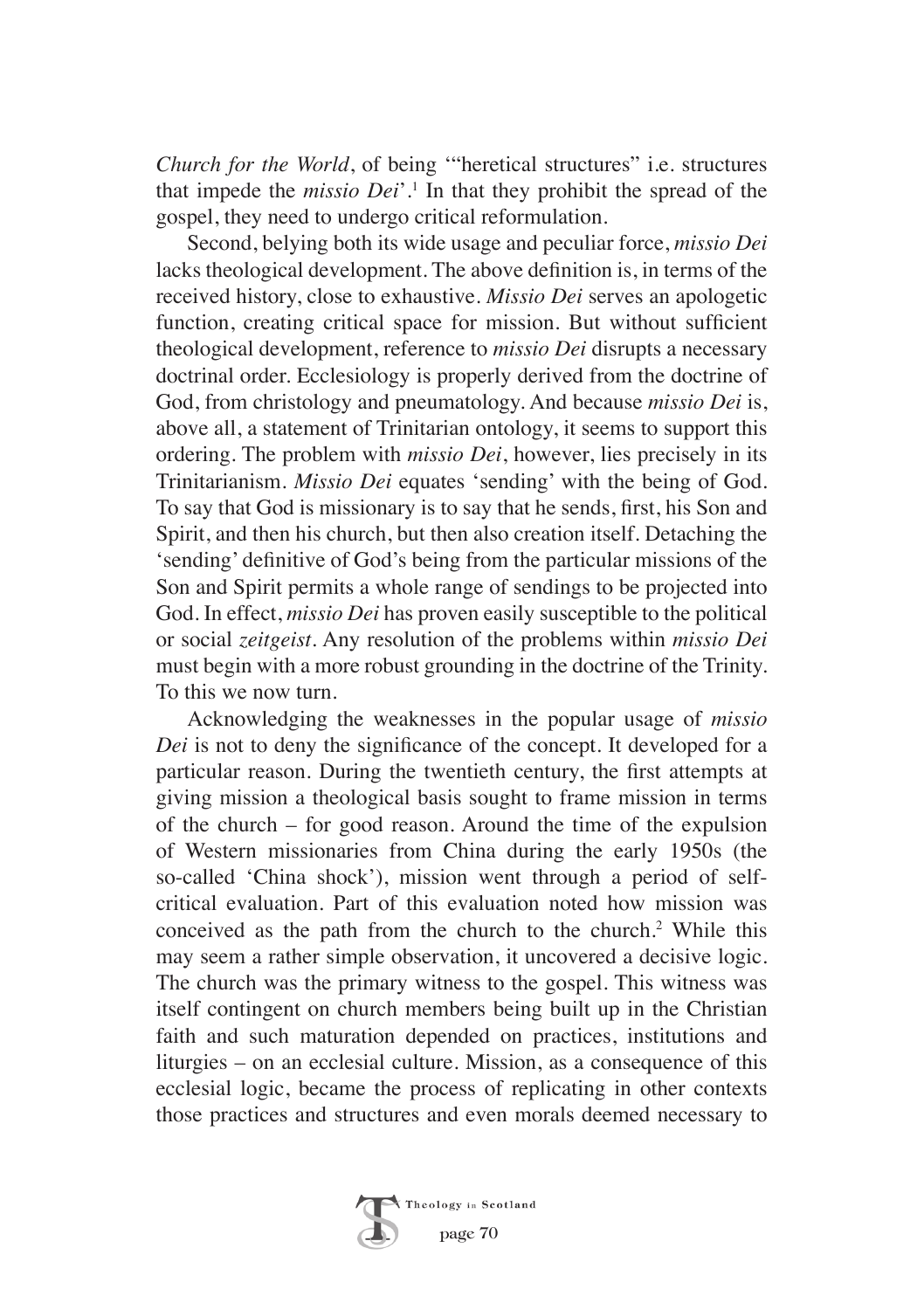the building up of this otherwise defined witness. Mission method, in other words, appeared very much like colonisation: the exportation of a culture to other cultures, not necessarily to replace these, but to lie on top of them and to provide the governing and orienting structures. The important point to be made here is that the lamented missionary colonialism was consequent not, as is often assumed, on the act of cross-cultural mission itself, but on the underlying ecclesiology and its understanding of Christian witness. It was consequent on a concept of the church for which movement into the world was secondary, i.e., non-essential, to its nature and witness.

That our ecclesiologies embody such a problem should not come as a surprise for it corresponds to a similar concern in the doctrine of the Trinity: the problem of how God's movement into the world belongs to who God is in and for Godself. The highlighted problem of mission in relation to church, or, in the words of Karl Barth, the problem of how human beings might become and be witnesses to the great acts of God is primarily 'a *divine* problem—the problem of God's *own* being'.3 To introduce this concern, Barth reformulates Anselm's famous question '*cur Deus homo*?' (why did God become human?) to read '*quo iure Deus homo*?' (by what right did God become human?). The traditional answer, according to Barth, assumes a 'cleft or rift or gulf in God Himself, between His being and essence in Himself and His activity and work as the Reconciler of the world created by Him.'4 The possibility of God becoming human rests in a 'determination of God to be "God against God",' that he 'came to be outside of Him[self] as He became ours'.5 God, in order to come to us as Jesus Christ, must betray his own being. Barth does not himself develop the ecclesiological ramifications of this position, but one could draw noteworthy parallels with how mission has been traditionally configured in relation to the church.

Barth's counter-position argues that in his coming in his economy God lives his own proper life. 'The divine intervention which creates fellowship reveals itself and takes place, not as something which is alien to God, *but as a mediation which is most proper to Him*, which takes place first in Himself, in His divine life from eternity to eternity'.6 In this, of course, Barth is concerned with God's aseity. God does not become something different in his economy; who God

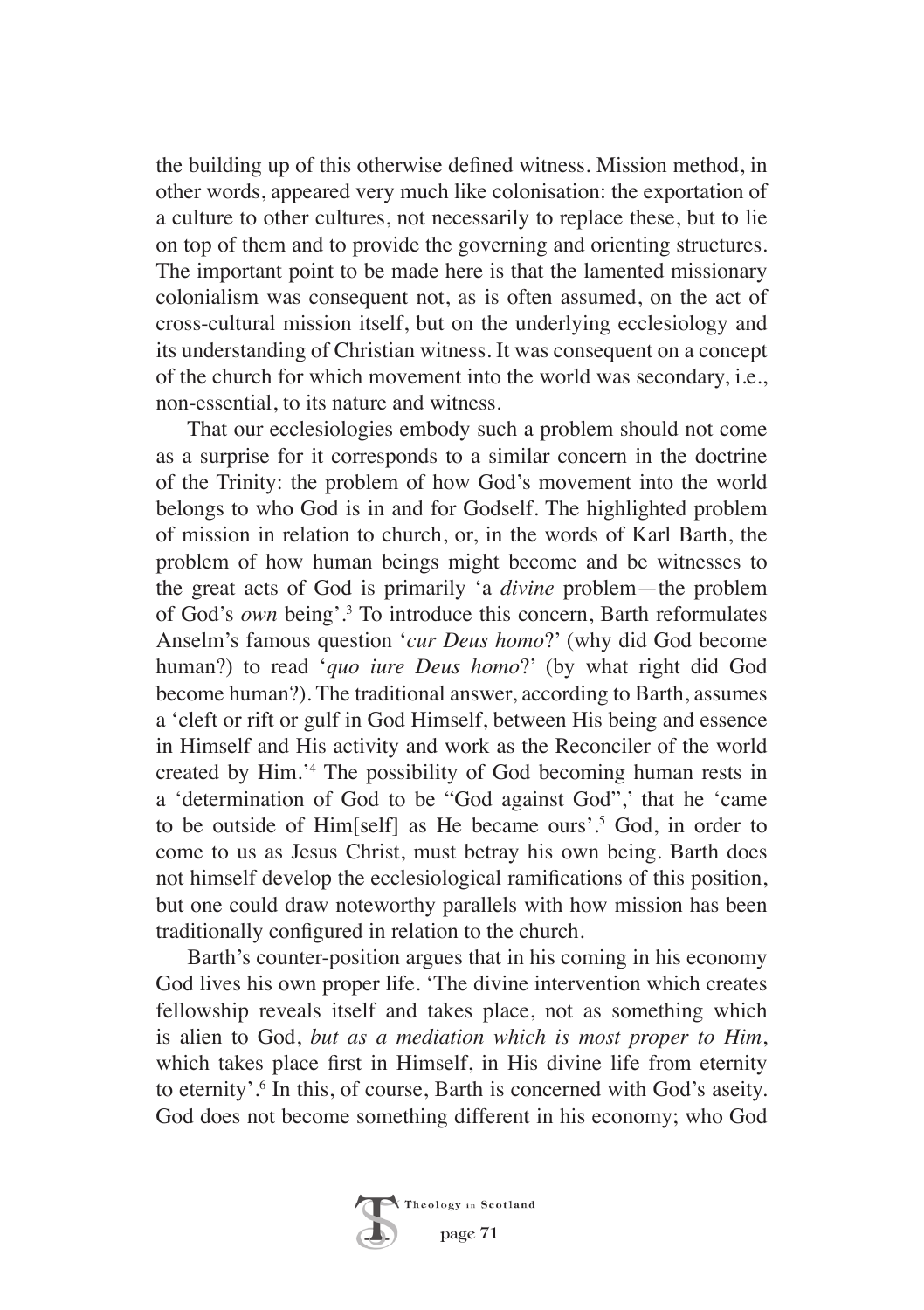is in his economy is who God is from all eternity. Or, what occurs in God's creating of fellowship between himself and the human is something which first occurs in God's own being as Father, Son and Spirit. As Trinity, encounter and partnership already belong to who God is without any abstraction or contradiction. Barth will even say that '[w]hat is primarily in God is the transition which takes place in that distance'.7 This is so because God as Father, Son and Spirit is 'history in partnership'.8 Together, these terms indicate that the partnership of the Father and the Son is not 'merely a first and static thing which is then succeeded by the history as a second and dynamic. [...] There is only the being of God as the Father and the Son with the Holy Spirit who is the Spirit of both and in whose eternal procession they are both actively united.'9 In that God is known only through God alone, the history of God's own life is closed; any form of emanation is impossible. But insofar as God causes the covenant between himself and human beings to take place, there we participate in the history in partnership that is the triune life of God himself.

This may appear somewhat abstract, but it is of decisive significance for *missio Dei*. It is as God in and for himself for and to all eternity transitions the gap between the above and the below that he is missionary. God's own life is the event of witness, and in making human witnesses God lives his own proper life.

In christological terms, Jesus Christ as the mediator, his being true God and true human, constitutes no rift in the being of God, but belongs to the mediation proper to him as Father and Son. As in God, this partnership of the divine and the human is not a static that requires some external to become a history. It is already a history and a history with a special character: the character of witness. Witness is not, in this way, a third formal thing beside his being true God and true human – it is the living relationship of the divine and the human. This is, again, first true in God himself. Where God lives, as he does in Jesus Christ, 'life is not only possibly but truly, not only maybe but definitely, not only secondarily but primarily, declaration, and so light, truth, word and glory […] The true and living God speaks and is light.'10 Any attempt to depict Jesus Christ apart from his act of witness can only result in an abstraction; it is not a description of the living God, but of a mute idol. In other words, Jesus Christ's being a

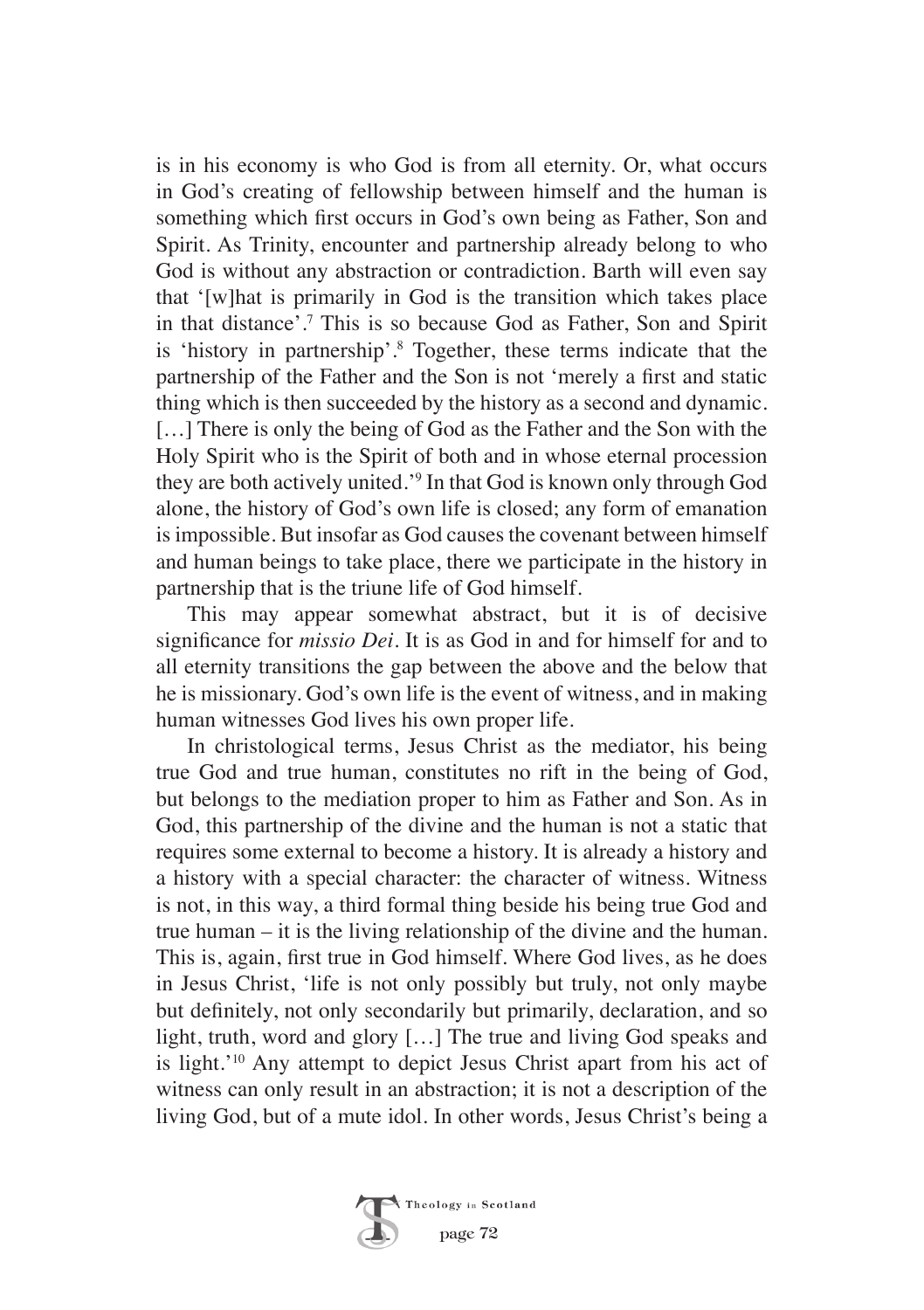witness is not accidental or secondary to him. Where there is witness, so there is the living history of the divine and the human. This further means that Jesus Christ's own humanity – and therefore our humanity with him – needs to be narrated in terms of his mission.

In pneumatological terms, the Holy Spirit transitions the history of Jesus Christ and our own histories, and is himself the guarantee of that transition. Again, this is true for us in relation to Jesus Christ because it is first true in God. The Spirit, as the Spirit of the Father and the Son, transitions the partnership of the Father and the Son. In him, the history takes place and is revealed as such. Likewise, the Spirit intrudes upon our own closed and circular histories, disturbing and transcending our self-occupation to enter into Jesus Christ's own history. This disturbance, in other words, is precisely our union with Jesus Christ. The Spirit does not shape the Christian community in correspondence to a God whose movement into his economy is secondary to who he is. The Spirit of the living God creates a community in correspondence to the God who lives his own proper life in coming to us. The Spirit is the 'summoning power of the divine promise, which points the community beyond itself, which calls it to transcend itself and in that way to be in truth the community of God in truth, i.e., as it bears *witness* to the truth known within it, as it knows itself to be charged with this witness and *sent out* to establish it.'11 The unity and witness of this community rests not in some conception of purity that treats the entrance of gentiles into the church as a dilution of the church's witness.<sup>12</sup> It is the unity of the Spirit in transitioning – and not collapsing – the histories of many tribes, tongues and nations into the history of the one Jesus Christ.

For the Christian community, it must first be said that if witness describes God's own history, then it must also describe the history of his body. We depart here from the position that regards witness as indicating our contemporary distance from God, some form of penultimate and provisional act essentially unrelated to the eternal enjoyment of salvation.13 Instead, it is only possible for human beings to become and be witnesses to the acts of God when God himself transitions the gap between himself and us. Our being witnesses is an act of God for it is entry into God's own self-knowledge. Our being witnesses is the living history of our fellowship with God.

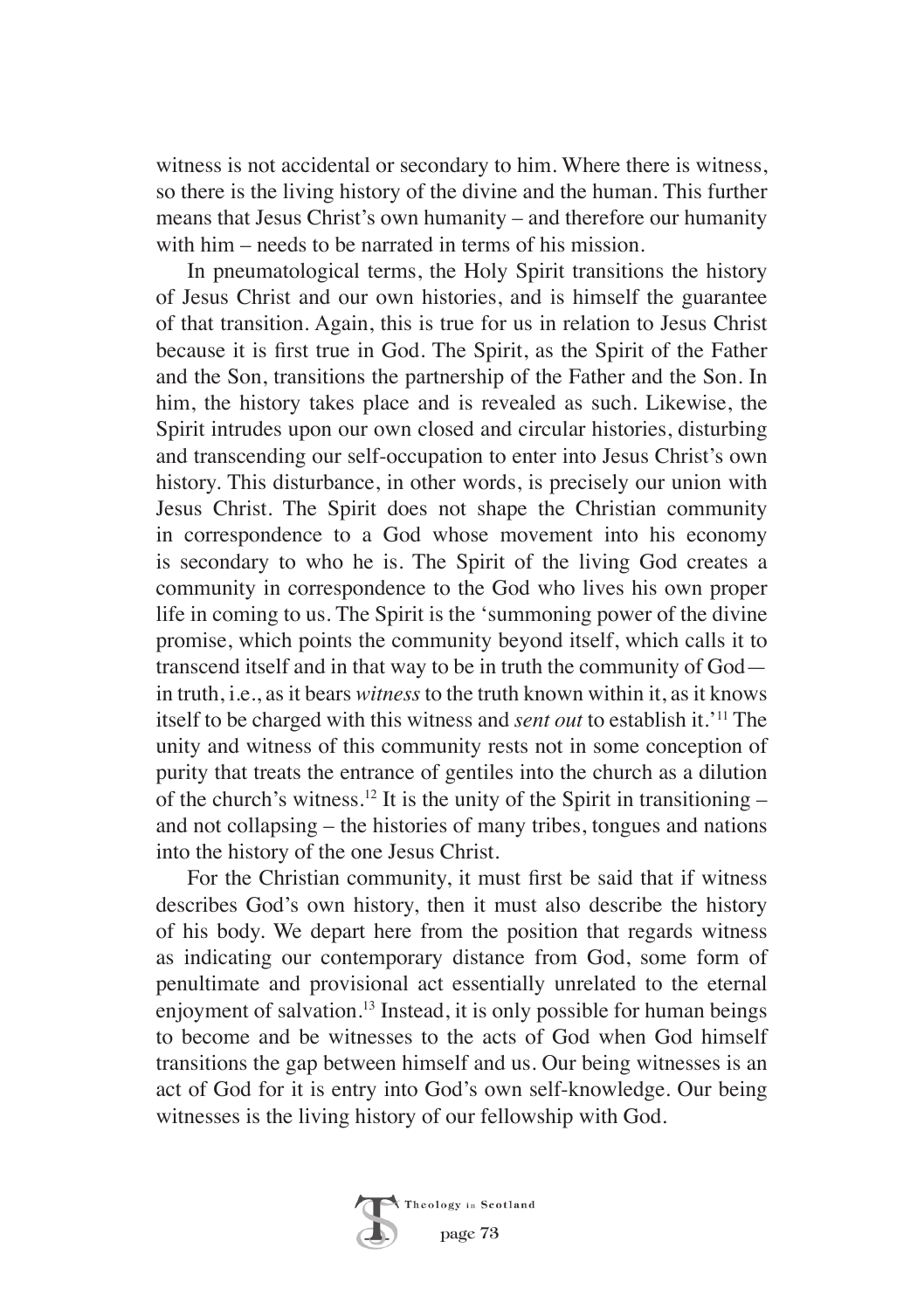This is so because, as God is missionary from and *to* eternity, so mission characterises our eternal future. Mission is not a contingency limited to the period before the *eschaton*; such a position begins with a phenomenon based in historical accident and human capacity, not with the God who is Father, Son and Spirit. Life in the Spirit is life in the realism of Easter and this is a life conditioned by the resurrection and ascension of Jesus Christ, and thus by our eschatological sending into all the world. This is not to place mobility over against stability. Indeed, such a binary opposition, I suggest, is consequent on the assumed rift whereby God is truly Godself only in repose behind his economy. Nor is the missionary externality of the Christian community contingent on the power and capacity of the community. It is the power of the *parousia*. It is the power of fellowship with God. To be sure, in the *eschaton* the promises of God will be a reality, but they will not be other than what is promised. They will not be other than what Jesus Christ in the power of the Spirit has accomplished here and now. Jesus Christ will not be other than who he is, and he is the witness of God. This future is eschatological not because it is potentially unreal, but because it is real now and so will be real then. We will always be, in other words, witnesses to God's glory.

As much as this confirms the freedom of the church to structure itself according to its witness, it equally rejects treating the structure of the community as a mere external. Jesus Christ is the cornerstone of this community in which all the barriers have been destroyed. The Spirit structures the church in correspondence to reconciliation's completion and reconciliation is complete after the nature of God's own perfection: it is itself eloquent and radiant. In accomplishing the reconciliation of the world, God himself lives, which is to say, reconciliation is itself a completed act that, precisely in its completion, takes place. It is real as it occurs and in its occurrence it attests to the reality of the reconciliation already real in Jesus Christ.

This, on the one hand, reinforces the importance of the Christian community as a *community*, a living fellowship. On the other, it gives that community a missionary form, for reconciliation means crossing the boundaries outside the community that have already been crossed within the community. The missionary form of this fellowship, in other words, is not some idle implication formulated beside an

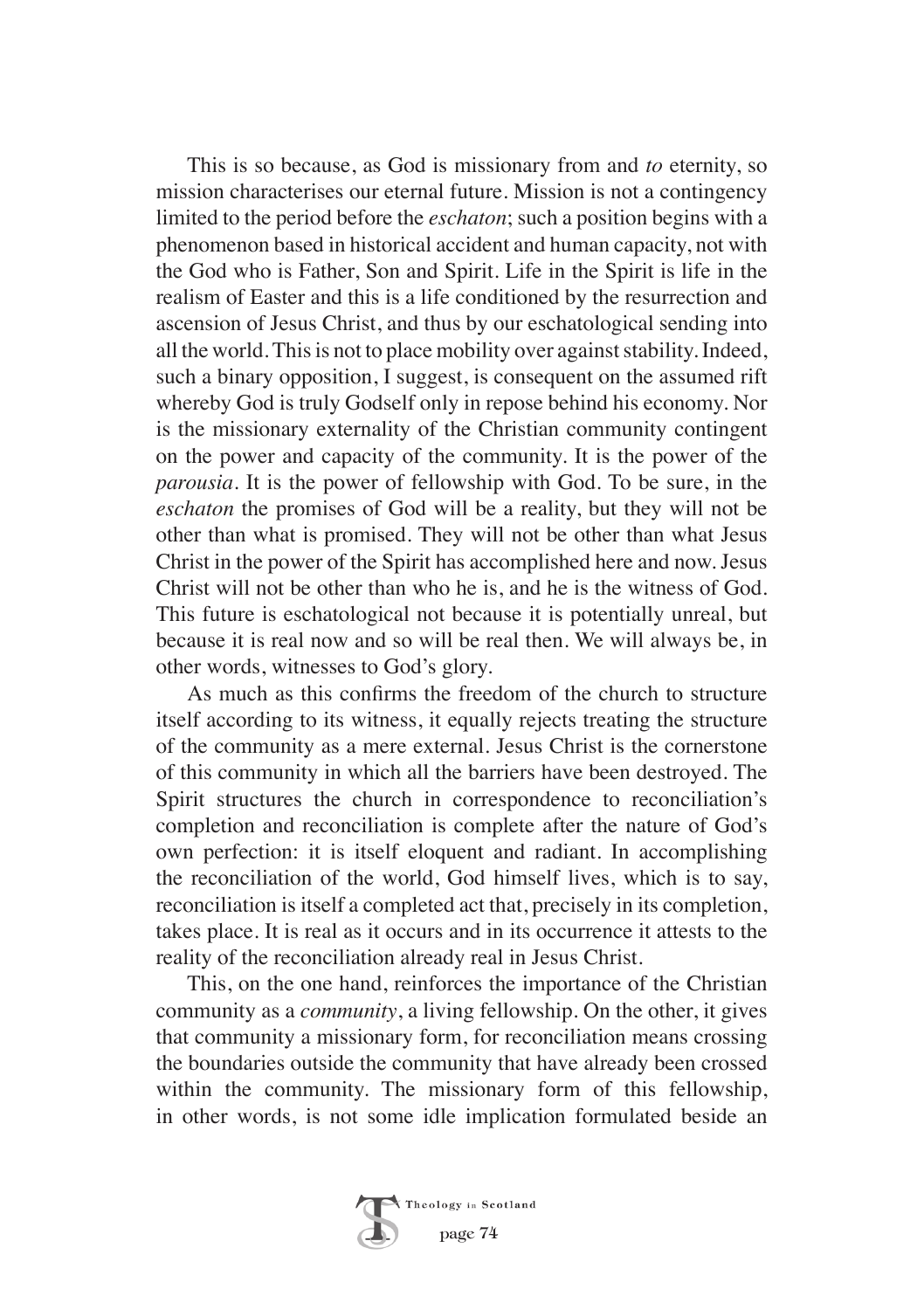otherwise defined substance of reconciliation. To again cite Barth, 'reconciliation generally and as such, does not merely take place for itself in a special sphere closed off by the resistance and contradiction which it encounters. On the contrary, it takes place as it establishes Christian knowledge in the world and in and among the [people] who are reconciled in its occurrence.'14 Any failure on behalf of the church to be active in reconciliation is, foremost, a failure to participate in the history of Jesus Christ. This is simply to confirm one of the central affirmations in *missio Dei*, '[t]here is no participation in Christ without participation in His mission to the world.'15 Likewise, Christian edification, our maturation in the faith, is not divorced from our being reconciled and being active in reconciling. Edification occurs as the Spirit draws the community beyond itself, and as it follows the Spirit so it receives the fruit of the Spirit. Mission, in other words, is basic.

What then is *missio Dei*? It is first a call for the Christian community to worship God as he is, and it belongs to God from and to all eternity to come to us in creation, reconciliation and redemption. The community called by this God cannot expect its life to be other than that revealed in Jesus Christ. That is, it should not order its witness in terms of a withdrawn repose beside which its movement into the world is a betrayal of its true existence (as one sometimes encounters in contemporary treatments of *koinonia*). The opposite is true. As Jesus Christ's own coming as a witness to the Father is God living his own proper life, so the church's own coming into the world under the impulsion of the Spirit to witness to the love of God in Christ Jesus is proper to its own life. Mission cannot be a secondary thing beside some other more fundamental Christian spiritual existence, nor can the impetus for mission come from some external accident, such as the discovery of new worlds, or the loss of membership numbers. This is because missionary witness is internal to the gospel itself, as it is internal to the very glory of the triune life. From this perspective, we should acknowledge some of the criticisms occasioned by missions against received ecclesiologies and theological systems.

To counterbalance such an assertion, however, *missio Dei* remains an action of God's own perfect life. He has not simply handed this over to the human, to the Christian community, or to history as such. The missionary sending of the church, in other words, cannot be detached

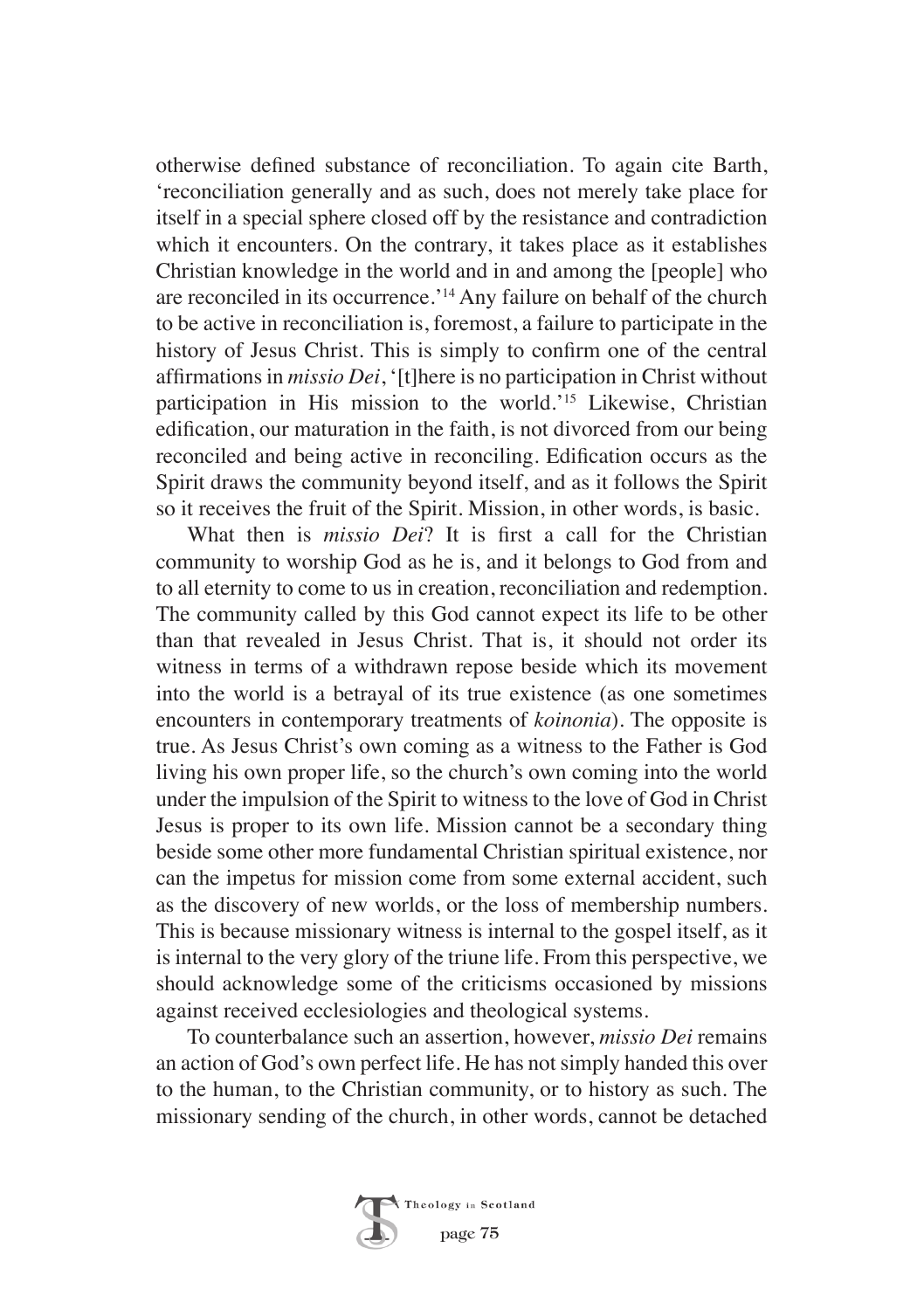from the work of the Spirit and the Son. We follow and witness to their work in the world, and we do this as reconciled communities engaging in active reconciliation with those afar off. Though such communities necessarily have a missionary form, *missio Dei* is not some form of missionary *carte blanche* where everything is permitted for the sake of a phenomenologically-grounded concern for church growth. It does not allow for communities of homogenous packets, which simply replicate local patterns under the sanctifying presence of the cross. Nor will all the Western church's problems be solved through simple structural changes determined by some notion of contextual needs.

Let me conclude with a concrete observation. When, in 1792, William Carey wrote his famous *Enquiry*, he developed his positive work against a particular assumption: mission, according to the Reformers, ended with the apostles. One may debate the point, but this should not blind us to Carey's constructive position. For him, Matt 28:18–20, the so-called Great Commission, rendered mission an ongoing necessity. Mission was a command of the risen Lord, one that demanded a response of human obedience. While this position, which finds confirmation in many contemporary statements on mission, created a certain space for mission, it came at a particular cost. The rationale for mission within theological discourse became contingent upon finding overt commands to 'go' within the New Testament. This, I suggest, has had a problematic effect on our preaching. While one might expect to hear a special 'missionary sermon' once a year, often accompanied by a special collection, it is not something one hears on Resurrection Sunday (although John 20:21 is today the key mission text) or at Pentecost. Nor are the significant passages which deal with the Christian community as one of Jew and Gentile and the related issues of the law and the gospel treated in missionary terms, to give but a couple of easy examples. We stand guilty, in other words, of not giving mission a positive theological shape and of teaching our communities the unimportance of witnessing across boundaries for their faith and spiritual growth.

Until we begin to think with our congregations through the nature and form of Christian mission in terms other than simple command, until we understand that mission is not a simple means by which the gospel is spread but itself belongs to the gospel, until we understand

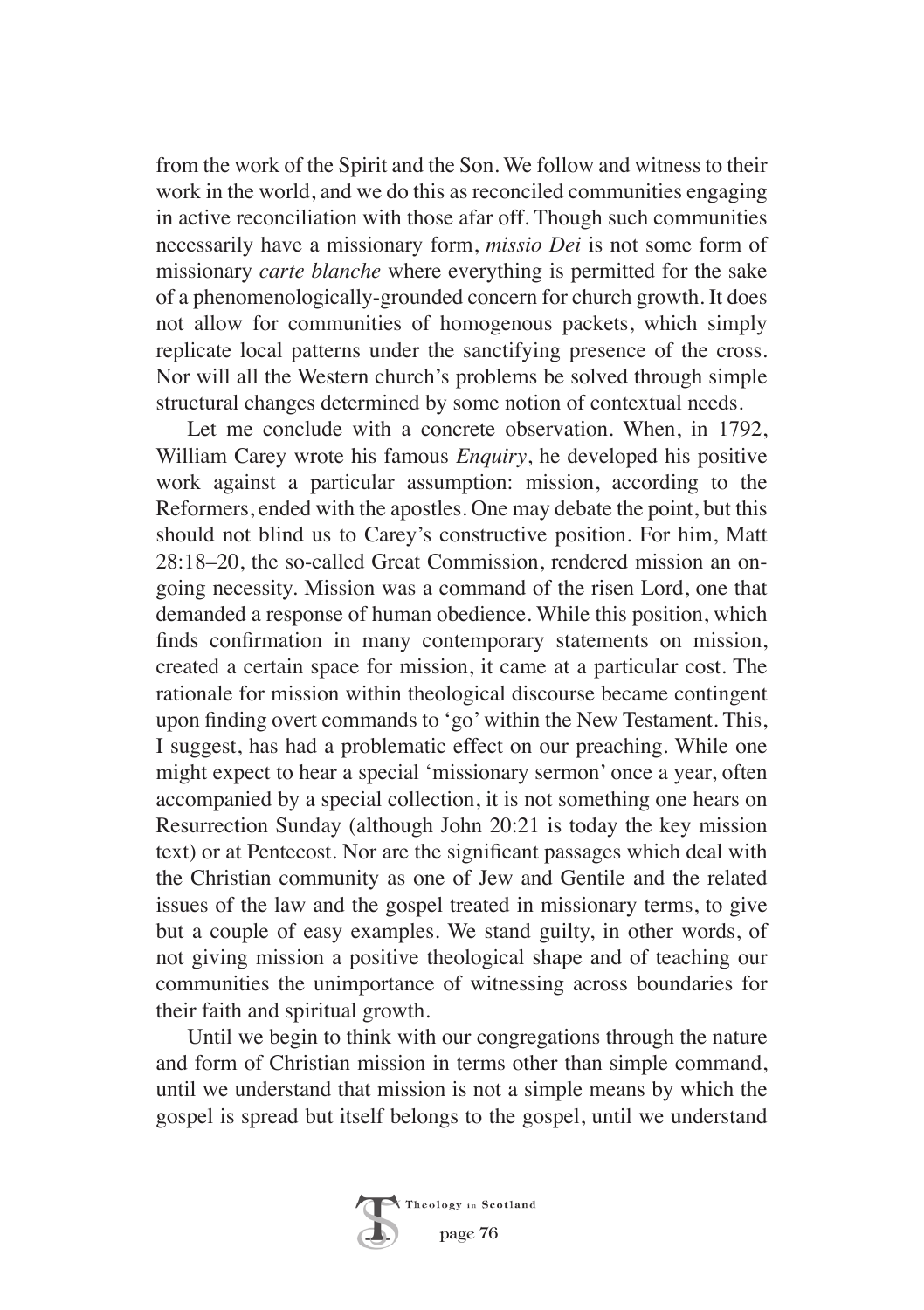that the communication of the faith belongs to the cultivation of the faith, until we understand that witness to God indicates not distance from but fellowship with God, structural changes will only achieve so much.

Finally, *missio Dei* tells us that witness, fellowship and joy are essentially related (1 John 1:1–5). It is with joy and in peace that we encounter one another and the world around us. It is the joy of being the children of the God who did not remain distant from us, but whose glory includes his coming to us.

## **Notes**

- <sup>1</sup> World Council of Churches Department on Studies in Evangelism, *The Church for Others, and the Church for the World: A Quest for Structures for Missionary Congregations* (Geneva: World Council of Churches, 1967), 19.
- <sup>2</sup> See J. C. Hoekendijk, "The Church in Missionary Thinking," *International Review of Mission* 41 (1952): 324.
- <sup>3</sup> Karl Barth, *Church Dogmatics* (trans. of *Kirchliche Dogmatik*; ed. G. W. Bromiley and T. F. Torrance; Edinburgh: T&T Clark, 1956–75), IV/2, 342f. (my emphasis).
- <sup>4</sup> Barth, *CD* IV/1, 184.
- <sup>5</sup> Ibid., 184, 185.
- <sup>6</sup> Barth, *CD* IV/2, 341 (my emphasis).
- $\frac{7}{8}$  Ibid., 344.
- $\frac{8}{9}$  Ibid.
- <sup>9</sup> Barth, *CD* IV/2, 344f.
- <sup>10</sup> Barth, *KD* IV/3.1, 87; *CD*, 79.
- <sup>11</sup> Barth, *CD* IV/1, 152 (my emphasis).
- <sup>12</sup> See, for example, the curious argument in George A. Lindbeck, "The Church", in *Keeping the Faith: Essays to Mark the Centenary of Lux Mundi* (ed. G. Wainwright; Philadelphia: Fortress Press, 1988), 178–208.
- <sup>13</sup> See, as a single example, George Hunsinger's statement that '[w]itness is seen as penultimate, and eternal life as the ultimate,